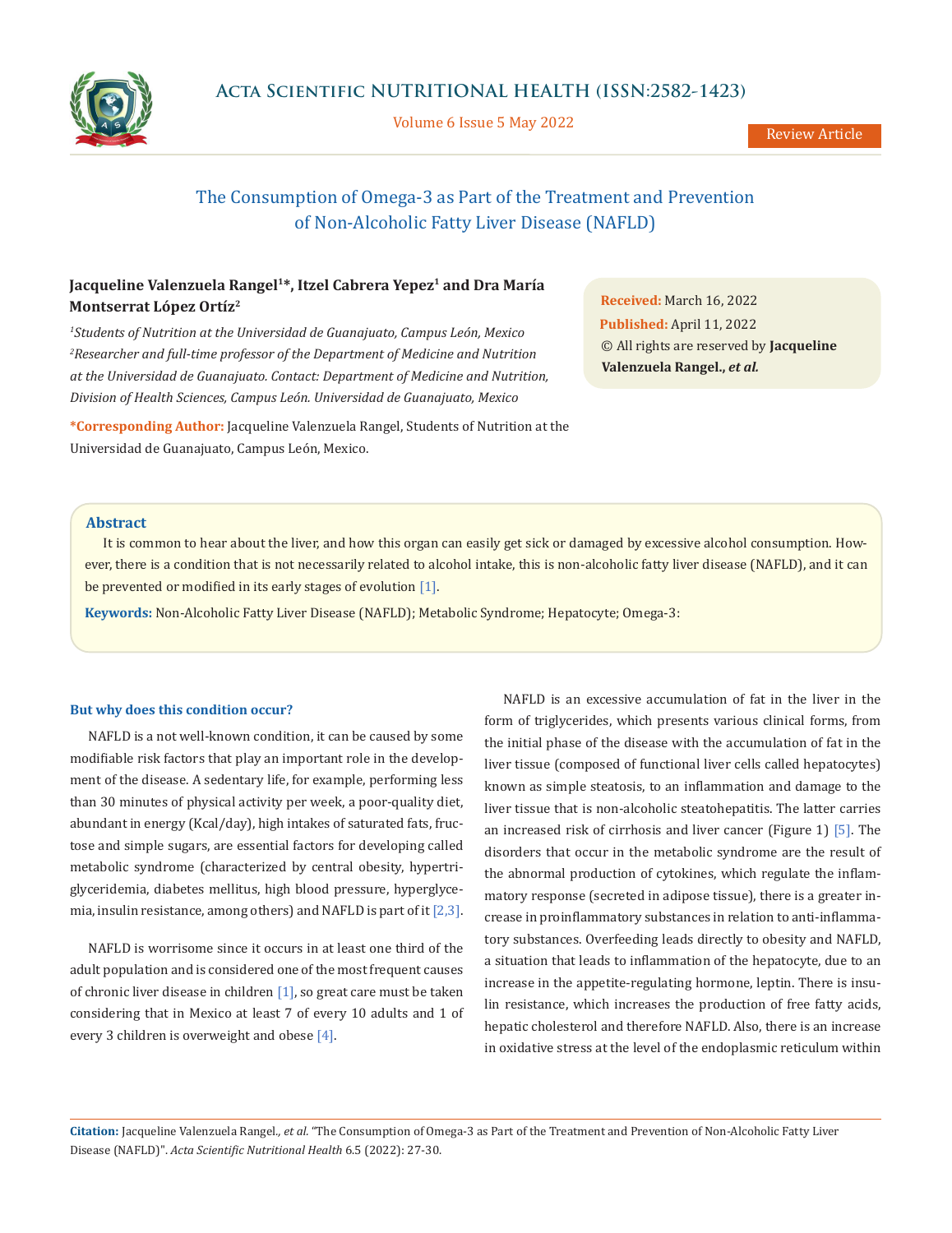the hepatocyte, activating the hormone hepcidin (produced in the liver) that increases hepatic iron uptake, increasing liver cholesterol, contributing to the development of NAFLD [6].



**Figure 1:** The whole potato plant.

#### **How do I know if I have NAFLD?**

To establish the diagnosis of NAFLD clinical tests are required, one of the methods is biopsy, which is the gold standard to determine the presence of the pathology. However, there are other more accessible and less invasive methods such as ultrasound, computerized axial technology and magnetic resonance imaging [5]. It is very important to perform any of these medical tests if the risk factors mentioned above are present.

#### **And what is the relationship of NAFLD with Omega-3?**

Since NAFLD is becoming more common and is linked to some diseases with a great impact on health, such as diabetes and obesity, new nutritional agents have been sought to prevent and treat this disease, making it a priority in public health. Therefore, omega-3 long-chain polyunsaturated fatty acids (in this article they are referred to as Omega-3) turn out to be a focus of interest in NAFLD due to their role in its prevention and treatment  $[6]$ . Omega-3 are long-chain fatty polyunsaturated fatty acids found in food in three main forms: eicosapentaenoic acid (20:5, EPA), docosahexaenoic acid (22:6 DHA), and alpha-linolenic acid (18:3, to wing). EPA, DHA and ALA are considered essential fatty acids, which means that they must be ingested through the diet, since the body cannot synthesize them on its own. Since they are found in different foods (algae, fish such as salmon, sardines, tuna, and vegetable fats such as chia seeds, walnuts, almonds, flaxseed, among others), their consumption is related to some benefits for human health. For example, omega-3 prevent layers of cholesterol from sticking to the arteries (atherotic plaques), contributing to the reduction of total cholesterol, triglycerides and very low-density cholesterol (VLDL) levels in the blood, providing protection to the hepatocyte (hepatoprotective activity) and the cardiovascular system [3,6].

#### **Treatment**

Traditionally, treatment focuses on nutritional intervention, with a specialized diet for the person, that is, individualized and with approaches ranging from weight reduction, modifying some elements of the diet or supplementation of antioxidants and vitamin E [7]. However, a study carried out over 12 months in a sample of 108 people with NAFLD and obesity compared treatment in two groups: one with omega-3 supplementation (1 dose per day of 1g) against the use of a placebo (sunflower oil) in conjunction with an individualized eating plan, both groups had a healthy lifestyle intervention. At the end of the study, it was observed that the prevalence of NAFLD was lower in the group that consumed omega-3, in addition to a greater decrease in BMI, lower fasting insulin levels and liver function tests (significant decrease in alanine aminotransferase ALT and aspartate aminotransferase AST). Although both groups had a decrease in these values, the intervention with omega-3 supplementation had a positive effect on the reduction of NAFLD and is considered a viable strategy for its treatment [8].

#### **Mechanisms by which omega-3 help improve NAFLD**

It is known that the EPA and DHA fatty acid molecules are ligands of some receptors that are involved in various pathways, and for an organism, a metabolic pathway or the functioning of a cell to be regulated, part of its control is regulated by genes, and these are regulated by other factors through the "nuclear receptors", the omegas-3 are a type of factor that act as a ligand for nuclear receptors (Figure 2).

There are two types of receptors which they are related to omega-3 (Figure 3). The SREBP-1c receptor (controls cholesterol metabolism and other glycolytic pathways) that is reduced in the presence of omega-3 by proteolysis via proteasomal catabolism, causing a decrease in lipogenesis and glycogenesis. Overexpression of this receptor induces NAFLD, as a consequence of excessive con-

**Citation:** Jacqueline Valenzuela Rangel*., et al.* "The Consumption of Omega-3 as Part of the Treatment and Prevention of Non-Alcoholic Fatty Liver Disease (NAFLD)". *Acta Scientific Nutritional Health* 6.5 (2022): 27-30.

28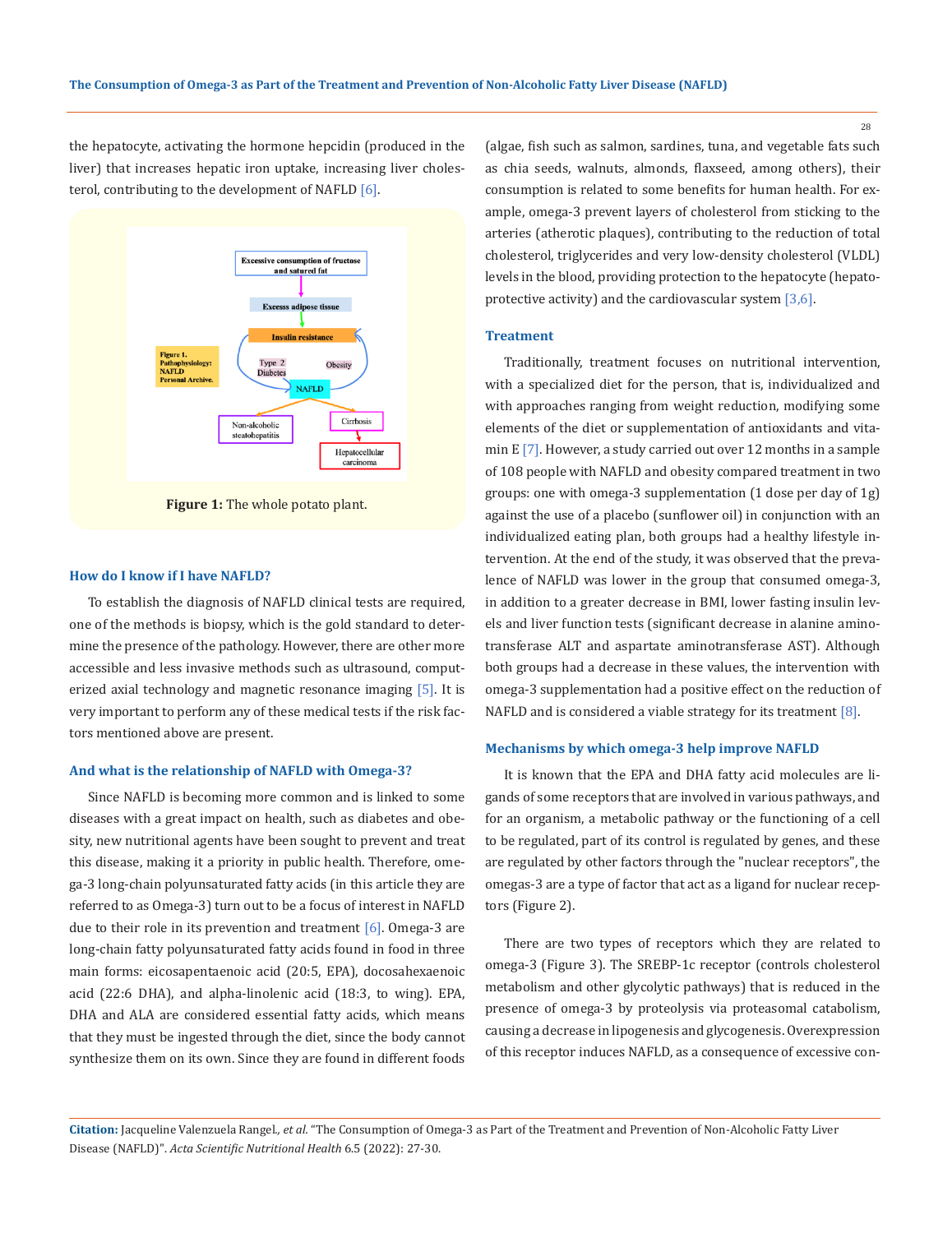

sumption of energy (calories) from fat or carbohydrates, and with the administration of omega-3, the infiltration of fat in the liver is significantly reduced [3,6].



and DHA.

Omega-3 will cause the PPAR-α receptor (peroxisomal proliferator-activated receptor - alpha), to activate, increasing hepatic β-oxidation, lipid catabolism and insulin sensitivity. Likewise, it should be noted that SREBP-1c is regulated by PPAR-α, so if it is increased, therefore SREBP-1c will be decreased, thus favoring the oxidation of fatty acids in the liver and the reduction of plasma lipids [3,6]. Has been shown that omega-3 administration, insulin sensitivity increase in liver, as well as skeletal muscle and adipose tissue. Adiponectin is a hormone that is produced in adipose tissue, participates in the metabolism of glucose and fatty acids, is related to metabolic syndrome and its low concentrations are associated with insulin resistance and therefore with NAFLD. Therefore, omega-3 administration activates adiponectin expression, thus increasing insulin sensitivity, which also activates PPAR- $\alpha$  (Figure 3) [6].

Omega-3 carry out their anti-inflammatory effect from the production of substances (protectins and resolvins). The synthesis of these begins with a series of elongation and desaturation reactions by two very important enzymes: D6 desaturase and D5 desaturase. Its production causes several beneficial modifications in the inflammation process, such as a reduction in the number of neutrophils and proinflammatory cytokines (Figure 2). An inflammatory state is a defense mechanism of the organism due to environmental stimuli. The inflammatory response involves the interaction of various cell types, as well as the production of lipid derivatives such as prostaglandins, leukotrienes, and proinflammatory cytokines, among others. Some diseases have inflammation as their main con-

**Citation:** Jacqueline Valenzuela Rangel*., et al.* "The Consumption of Omega-3 as Part of the Treatment and Prevention of Non-Alcoholic Fatty Liver Disease (NAFLD)". *Acta Scientific Nutritional Health* 6.5 (2022): 27-30.